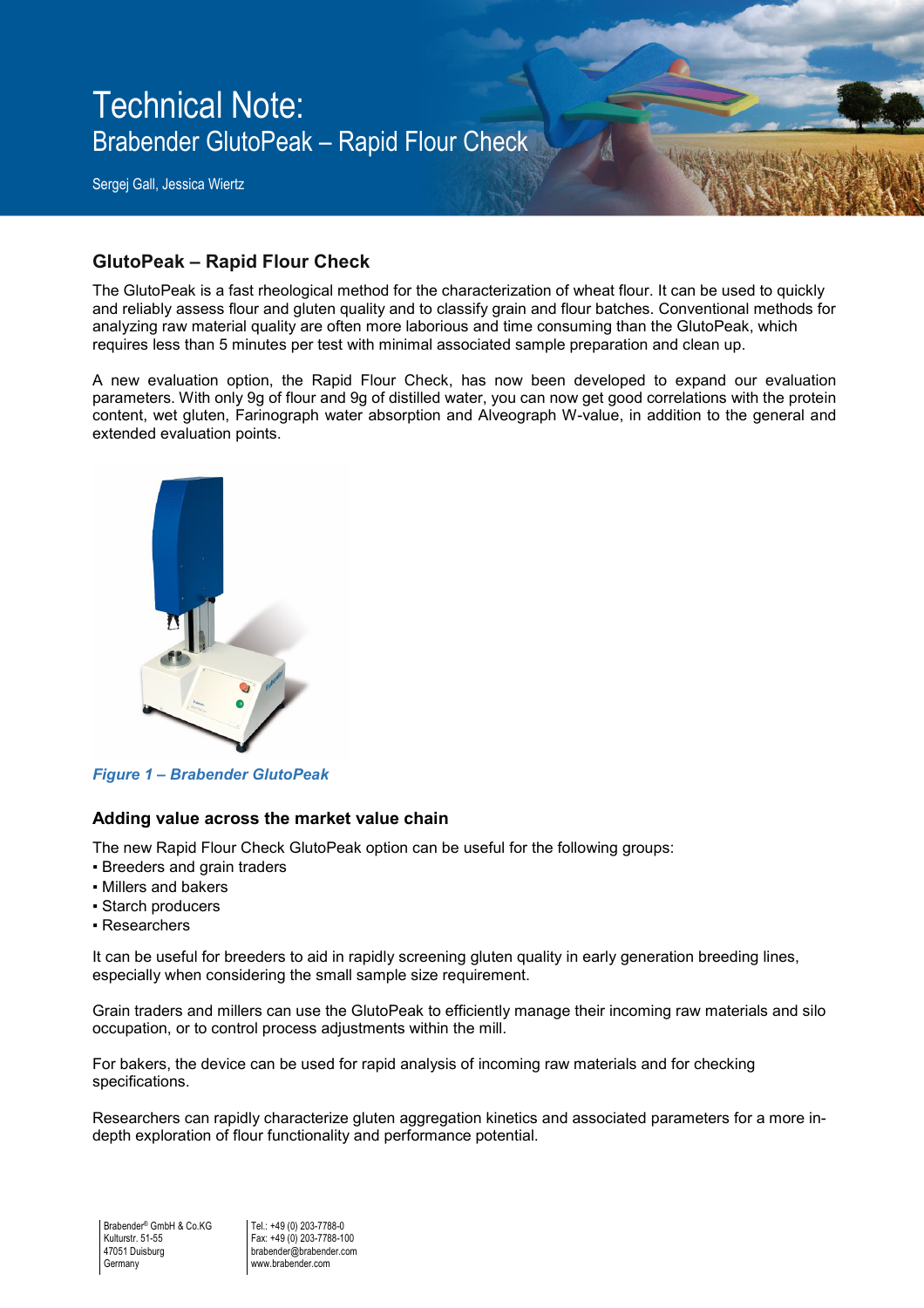#### **Measuring principle and method**

Rheological measurement with the GlutoPeak is performed by measuring the torque, which results in good correlations to other more time-consuming rheological methods.

The method is distinguished by its simplicity and speed, and consists of the following basic steps:

- Weigh 9g of flour and 9g of distilled water
- Push down on the measuring head
- The software automatically starts the test and performs the evaluation

The measurement is carried out at a constant temperature of 36°C and at a rotational speed of 2750 rpm. During the measurement, the gluten is washed out and aggregates after a characteristic time, which is indicated by a peak in the torque curve. As a result of further shearing, the aggregate disintegrates, resulting in a drop in the torque curve.



#### **Evaluation**



General GlutoPeak evaluation points:

BEM: Maximum torque PMT: Time of maximum torque AM: Torque 15 sec. before maximum PM: Torque 15 sec. after maximum

Using the extended evaluation, the area under the curve is added and broken down into segments for more in-depth analysis of samples *(Figure 2).* The customer has the opportunity to define different quality standards for each application.

With the new Rapid Flour Check evaluation, the customer also receives correlations to established chemical and physical measurement methods *(Figure 3).* The parameters protein content, wet gluten, Farinograph water absorption and Alveograph W-value are automatically determined by the software.

#### **Correlations**

Brabender GmbH & Co.KG Kulturstr. 51-55 47051 Duisburg **Germany** 

Tel.: +49 (0) 203-7788-0 Fax: +49 (0) 203-7788-100 brabender@brabender.com www.brabender.com

# **Brabender** ... where quality is measured.